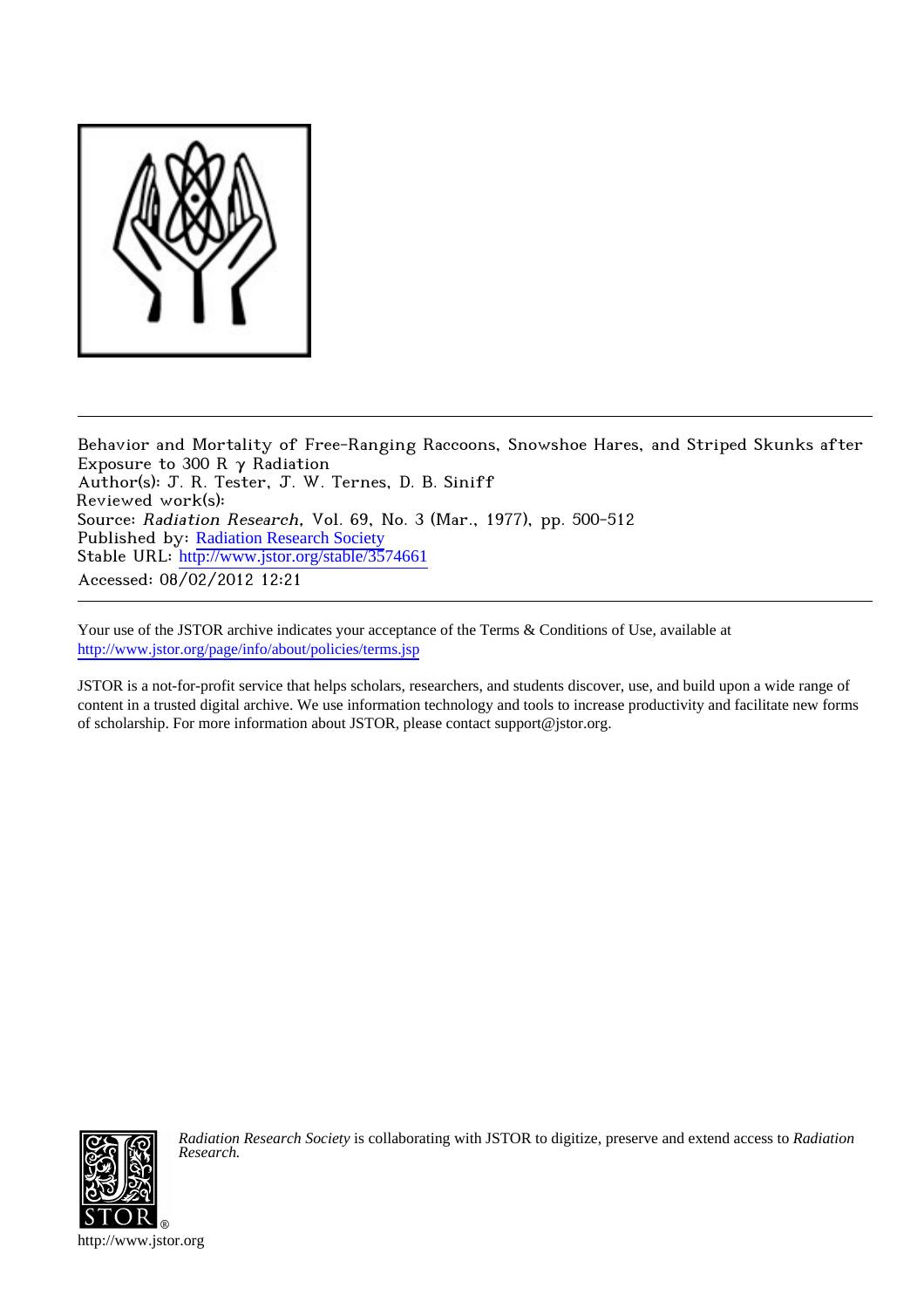# **Behavior and Mortality of Free-Ranging Raccoons, Snowshoe Hares, and Striped Skunks after Exposure to 300 R y Radiation**

**J. R. TESTER, J. W. TERNES,1 AND D. B. SINIFF** 

**Department of Ecology and Behavioral Biology, University of Minnesota, Minneapolis, Minnesota 55455** 

**TESTER, J. R., TERNES, J. W., AND SINIFF, D. B. Behavior and Mortality of Free-Ranging Raccoons, Snowshoe Hares, and Striped Skunks after Exposure to 300 R y Radiation. Radiat. Res. 69, 500-512 (1977).** 

**Free-ranging raccoons (Procyon lotor), snowshoe hares (Lepus americanus), and striped skunks (Mephitis mephitis) exposed to 300 R cesium-137 radiation were monitored by an automatic radio-tracking system. Five irradiated juvenile raccoons died within 30 days postirradiation, but no controls died. One irradiated and one control snowshoe hare were killed by predators within 30 days after irradiation. No skunks died. No consistent patterns of effects of the irradiation were detected in terms of size or location of home range or in the circadian rhythms.** 

## **INTRODUCTION**

**Attempts to determine the effects of ionizing radiation on the behavior and survival of wild animals living under natural conditions have been hindered by lack of suitable monitoring techniques. This paper reports on studies of freeranging raccoons, snowshoe hares, and striped skunks given an acute exposure to 300 R y radiation. All irradiated animals and their controls were monitored prior to and following irradiation by an automatic radio-tracking station (1) located in east-central Minnesota on the Cedar Creek Natural History Area.** 

**Radiation effects on survival of similarly sized mammals held in captivity have been reported by Golley et al. (2), and Markham and Whicker (3) reported on the comparative survival of free-ranging and captive pikas (Ochotana princeps). O'Farrell et al. (4) suggested a synergistic effect between radiation insult and environmental stress in free-ranging pocket mice (Perognathus parvus), but they did not report on causes of mortality. Few data other than anecdotal observations are available on the effects of radiation on behavior of unrestrained wild animals. Such information is necessary if we wish to predict the possible effects of nuclear catastrophies on the natural environment.** 

**Our hypothesis was that radiation sickness would occur following exposure and that irradiated animals would be active for a shorter time and would move** 

**<sup>1</sup>Present address: Monell Chemical Senses Center, University of Pennsylvania, Philadelphia, Pa. 19104.**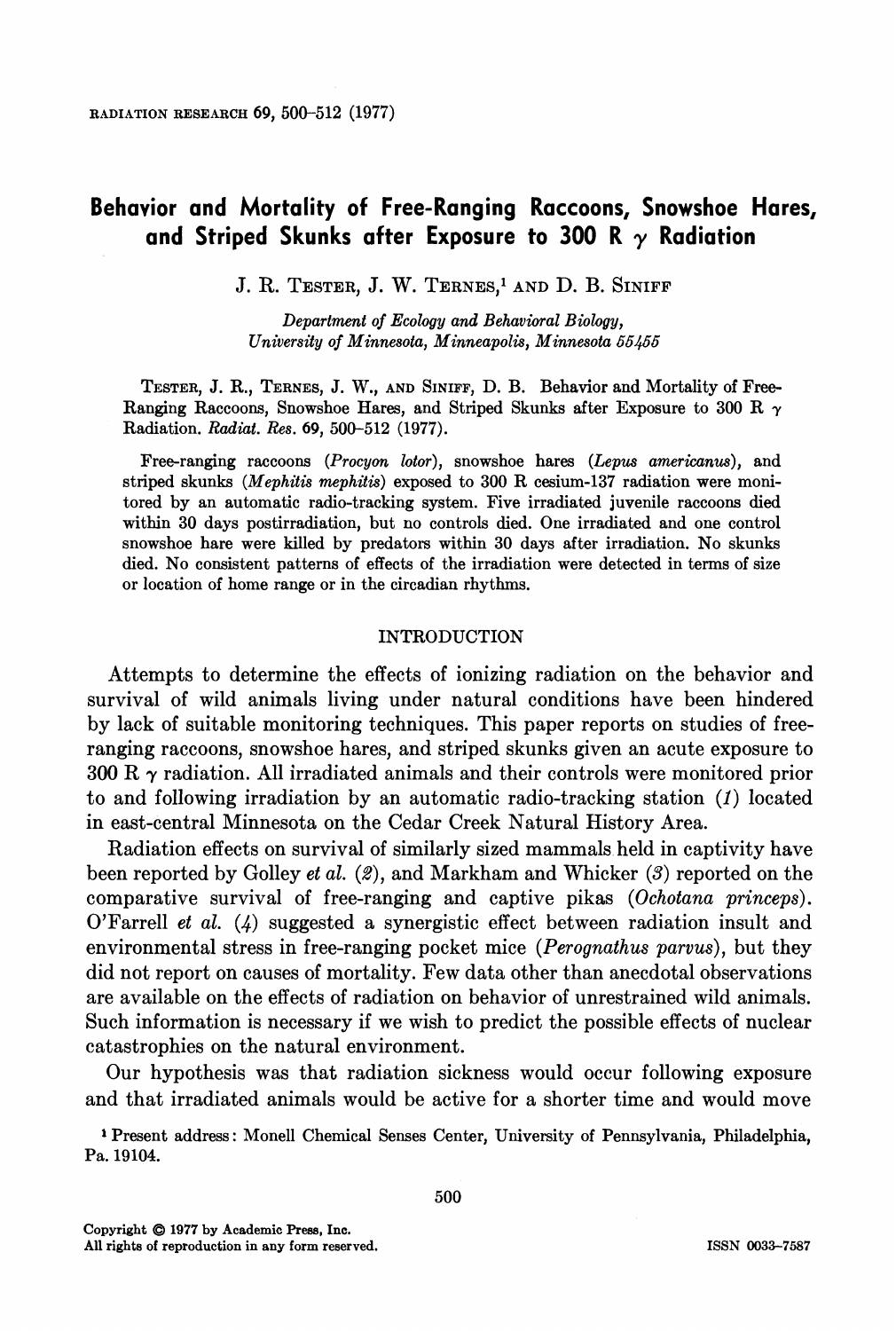**over a smaller home range. This hypothesis was tested by comparing the activity and movements of irradiated and control animals prior to and following irradiation. Support for this hypothesis was obtained from laboratory and field studies on birds by Wahlstroem (5) and Schlumberger and Henschke (6) and on mammals by Nash et al. (7).** 

#### **METHODS**

**All of the study animals were captured on the Cedar Creek Natural History Area using various methods such as live traps and drive nets. The first animals were captured in the spring of 1966 and the final irradiation experiments were carried out in 1970. At any given time, the maximum number of irradiated animals of a given species being monitored was six. Captured animals were brought to the laboratory where they were anesthetized with ether, weighed, examined for physical condition, and equipped with a radio transmitter attached in the form of a collar. Transmitters were constructed by the Bio-electronics Laboratory at Cedar Creek to fit individual animals. Immediately following recovery from the anesthesia, animals were released at the point of capture. In all cases, animals to be irradiated and their controls, which were of the same sex and age in 17 out of 26 cases, were monitored for at least 1 month prior to irradiation to provide baseline data on behavior and activity patterns. At certain times, however, the data records were incomplete for portions of the 30-day periods.** 

**Radio-marked animals were monitored by the Cedar Creek Automatic Tracking System, which is capable of recording position and activity data simultaneously for 52 animals, giving data every 45 sec for each animal. The system, which is based on two continuously rotating antennas located on towers 0.5 miles apart,**  is accurate to  $\pm 0.5^{\circ}$ . Portable directional receivers were used to determine the **exact location of a den or sleeping site as well as dead animals.** 

**On the day that an animal was to be irradiated, it and, if possible, the control animal were recaptured and brought to the Gamma Irradiation Facility, Department of Chemical Engineering, Minneapolis Campus, where the experimental animal was exposed to a 10,000-Ci cesium-137 source and the control animal was sham irradiated. Animal placement within the irradiation chamber was determined by ferric-ferrous dosimetry and the actual exposure was monitored with a Victoreen rate meter. Control animals were captured for sham irradiation in 13 of the 26 experiments, but were monitored by telemetry in every experiment. The animals were then returned to their points of capture and released. This procedure was normally completed within 4 to 6 hr. The exposure of 300 R given**  at a rate of 25 R/min, was considered to be sublethal for all three species  $(2, 8)$ .

**Data generated by the automatic tracking system are recorded on 16-mm microfilm. Bearings from the two towers to determine location by triangulation plus the state of activity are determined for each animal from the film record and are recorded on punch cards for input to a computer. Activity can be categorized as motionless, which indicates sleeping or resting, movement at the same location which may result from feeding, grooming, or courtship display, and moving from one location to another. Movement of an animal causes a modulation of the radio signal which is recorded on the film record. Determination of home range size**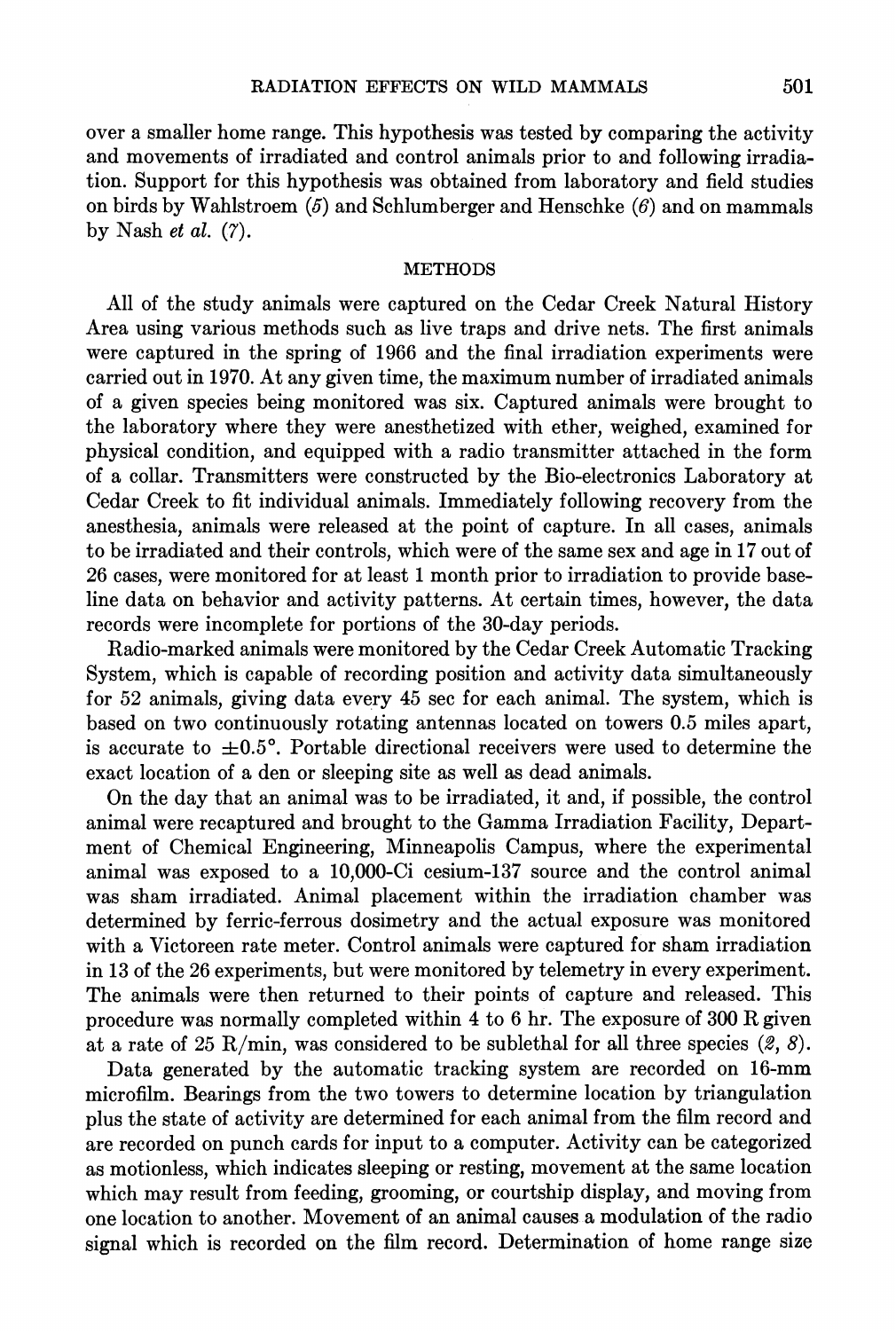**and patterns of activity were made using software programs developed for a CDC 6600 computer (9).** 

#### **RESULTS**

# **Mortality**

**Mortality of irradiated and control raccoons within 30 days postirradiation is shown in Table I. No controls and no irradiated adults died; however, two of three juvenile males and three of four juvenile females died within 30 days of exposure. All deaths were presumed due to irradiation, as hemorrhaging was the only abnormality observed in postmortem examinations. The two juvenile males died on the 13th and 15th days after exposure; one juvenile female died on the llth day and two died on the 13th day. Those animals surviving longer than 30 days were presumed to have recovered from radiation effects because they survived for many months and eventually died from causes we have observed in unirradiated raccoons (10). Golley et al. (2) did not find any mortality in captive**  raccoons given 300 R. They report the  $LD_{50-30}$  to be 580 R.

**The mortality pattern of snowshoe hares revealed that only one irradiated animal, a juvenile male, died within 30 days after exposure. This hare was killed, probably by a mink (Mustela vison), on the fifth night following irradiation. No** 

| <b>Species</b>       | Number<br>irradiated | Deaths within 30 days<br>postirradiation |                   |  |
|----------------------|----------------------|------------------------------------------|-------------------|--|
|                      |                      | $\emph{Control}$                         | <i>Irradiated</i> |  |
| Raccoon              |                      |                                          |                   |  |
| Adult males          | $\boldsymbol{2}$     | 0                                        | 0                 |  |
| <b>Adult females</b> | 1                    | 0                                        | 0                 |  |
| Juvenile males       | 3                    | 0                                        | $\boldsymbol{2}$  |  |
| Juvenile females     | 4                    | 0                                        | 3                 |  |
| Snowshoe Hare        |                      |                                          |                   |  |
| Adult males          | ı                    | 0                                        | 0                 |  |
| Adult females        |                      |                                          | 0ª                |  |
| Juvenile males       |                      | 0                                        | ı                 |  |
| Juvenile females     |                      | 0                                        | $\Omega$          |  |
| Striped Skunk        |                      |                                          |                   |  |
| Adult males          | $\bf{2}$             | 0                                        | 0                 |  |
| <b>Adult females</b> | 3                    | O                                        | 0                 |  |
| Juvenile males       | 0                    |                                          |                   |  |
| Juvenile females     |                      | 0                                        | 0                 |  |

**Mortality of Control and Irradiated Raccoons, Snowshoe Hares, and Striped Skunks Living under Natural Conditions** 

**TABLE I** 

**<sup>a</sup>Radio contact with one irradiated adult female hare was lost on the 13th day after irradiation.** 

**502**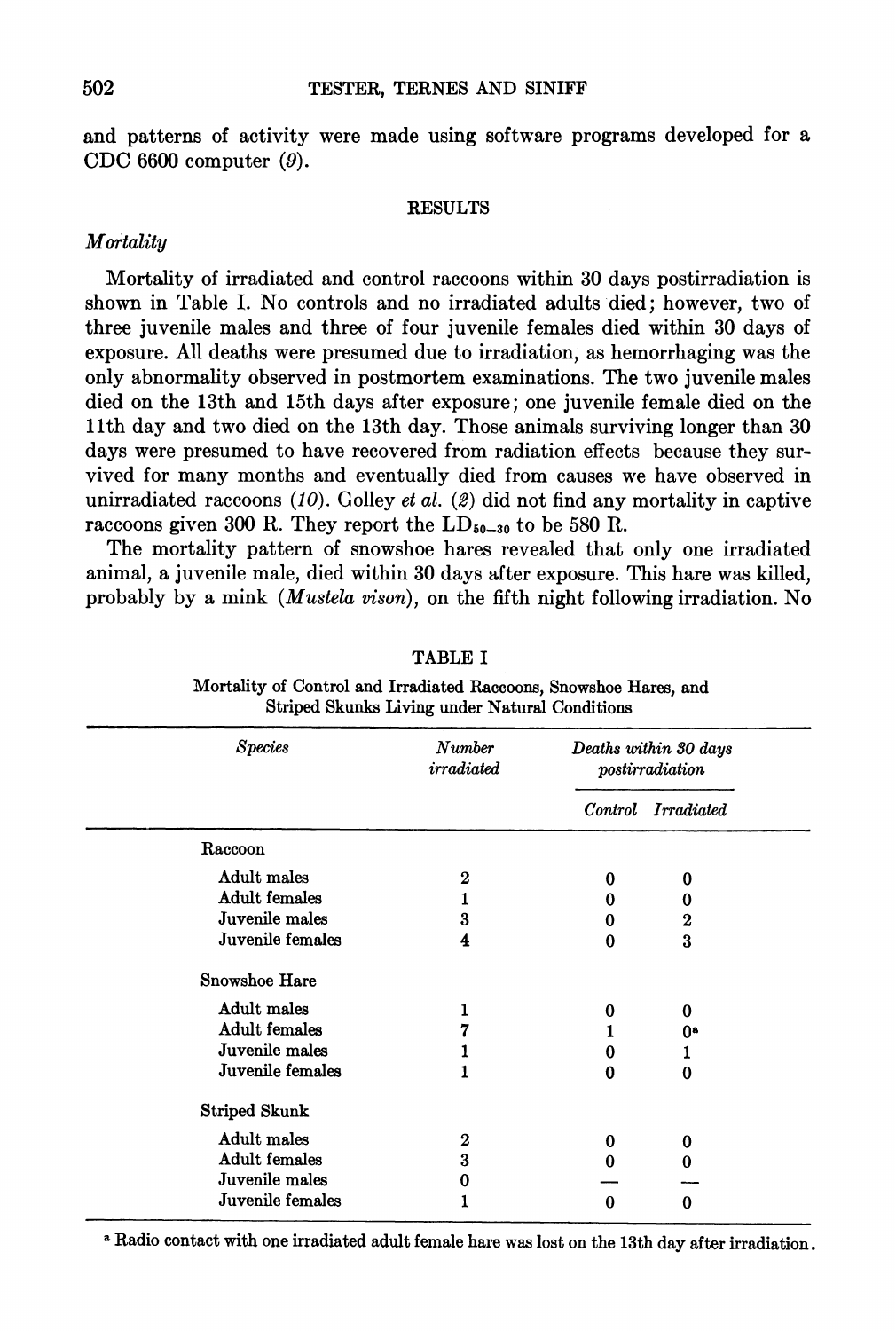**autopsy could be made. One control was killed by a red fox (Vulpes vulpes) 23 days after the date of irradiation. It is possible that a second irradiated animal, an adult female, also died within 30 days. This animal dispersed from her normal home range on Februay 25, 12 days following irradiation, and was tracked for 3.5 miles. We were unable to relocate her on or after February 26 and therefore do not know if her radio quit functioning or if she moved beyond the range of search.** 

**Predation has been the primary cause of observed mortality in snowshoe hares. The irradiated juvenile female was killed by a mammalian predator, probably a fox, in March, approximately five months after irradiation. Two other radiomarked juvenile hares were also killed by fox during this month. Since snowshoe hares have a high rate of mortality due to predation, we have no reason to believe that the death of this irradiated hare was related to irradiation.** 

**The results indicate a lack of long-term effects of irradiation on snowshoe hares. Data from 1966 and 1967 reveal that both irradiated hare 225 (identification number) and control 232 lived through the winter following irradiation on October 11, 1966. Both females had litters in late April 1967 and both conceived again during their postpartum estrous. Presence of embryos was determined by palpating the abdominal region each time the females were captured. In addition, neither animal lost weight. Hare 225 weighed 1470 and 1586 g on October 18, 1966 and January 9, 1967, and hare 232 weighed 1254 and 1537 g on October 18, 1966 and May 23, 1967, respectively.** 

**No mortality was observed in either the irradiated or control striped skunks within 30 days following irradiation. All of the experimental animals were irradiated in September or October 1970 and all survived and emerged from dens in March or April 1971. Since the winter denning period for striped skunks did not begin until late November, the delayed effects of irradiation during "hibernation" which have been reported by Musacchia and Barr (11) for 13-lined ground squirrels and by Smith (12) for various mammals probably did not influence**  survival. Although we do not know the LD<sub>50</sub> of striped skunks, we assume that **it is higher than the 300 R dose given. This assumption appears justified on the basis of lethal doses determined for other species of medium-sized wild mammals (2).** 

## **Home Range**

**Our hypothesis was that irradiated animals would move shorter distances and for shorter periods of time than would nonirradiated animals, and that this would result in reduced home ranges. This seemed logical in that irradiated animals might be expected to develop radiation sickness and its associated debilitations following exposure. Therefore, we measured the home range of all individuals for periods prior to and following radiation by the minimum area method of Mohr (13) and by a method developed by Siniff based on dividing the habitat into squares and summing the area of those squares in which the animal was located (14). Both methods utilize radio tracking fixes sampled at 10 min intervals from the microfilm record. The number of fixes on which each**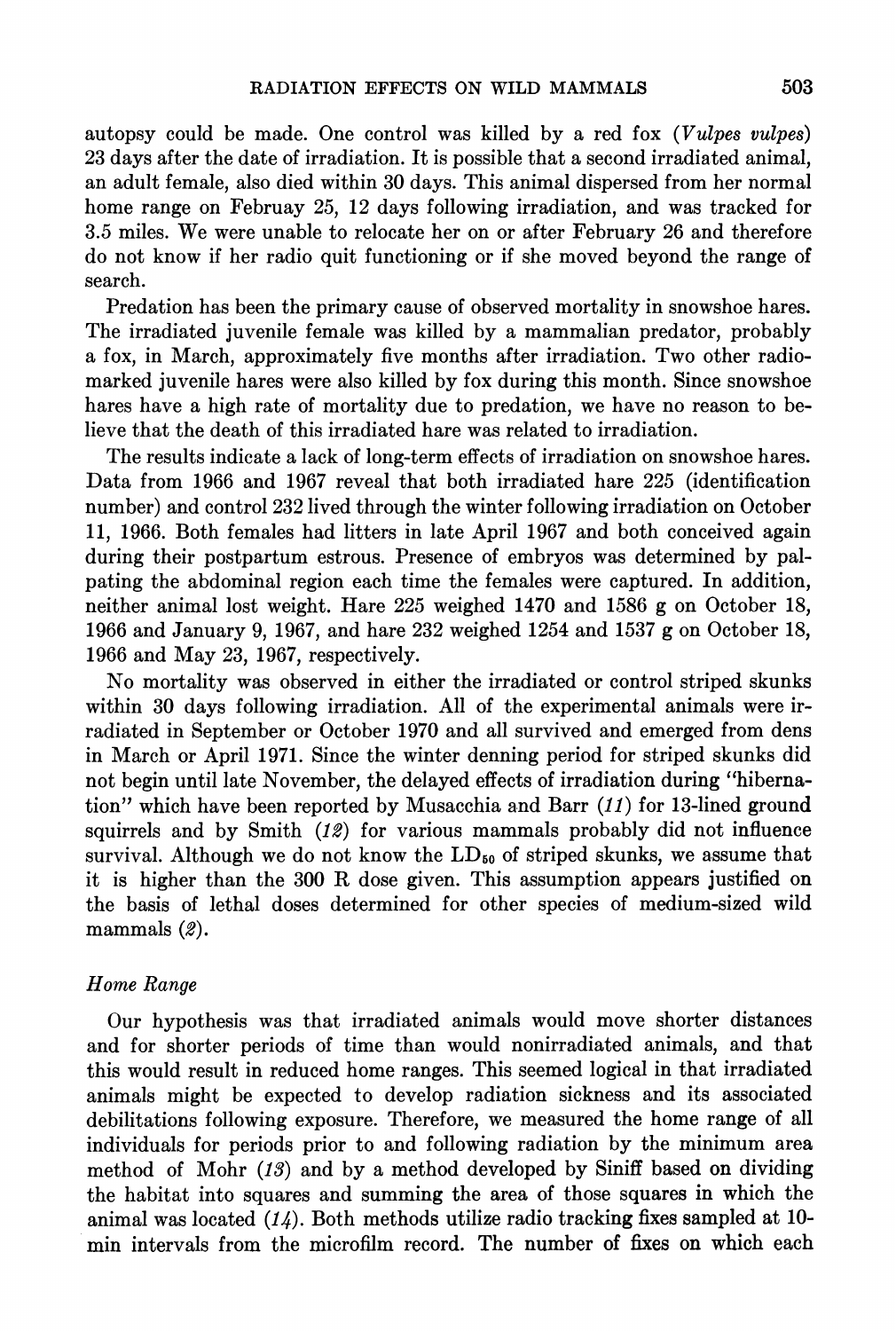

FIG. 1. Home ranges for juvenile hares  $228 \, \circ \,$  (irradiated) and  $229 \, \circ \,$  (control) preirradia**tion (solid line) and post-irradiation (dash line).** 

**calculation is based varies due to the time when the radio signals were not received because of electrical interference or other limitations of the system.** 

**A typical set of plots of home range as determined by the square summing method is shown in Fig. 1. The size and approximate shape of the home range for hare 228, a juvenile female, are similar for the 41-day period prior to irradiation compared to the 46-day period following irradiation. The home range of the control animal, a juvenile male, showed little change from pre- to postirradiation. Such similarities were revealed frequently when plots of home ranges were examined visually. In some cases postirradiation home ranges were smaller than pre-, as predicted by our hypothesis. In other cases, postirradiation home ranges were larger, contradicting the hypothesis.** 

**An effort was made to determine the possible effects of time on home range size by calculating the home range for certain individuals for varying periods pre- and postirradiation. Data on daily home ranges did not reveal any obvious differences in home range size during the first days postexposure compared to**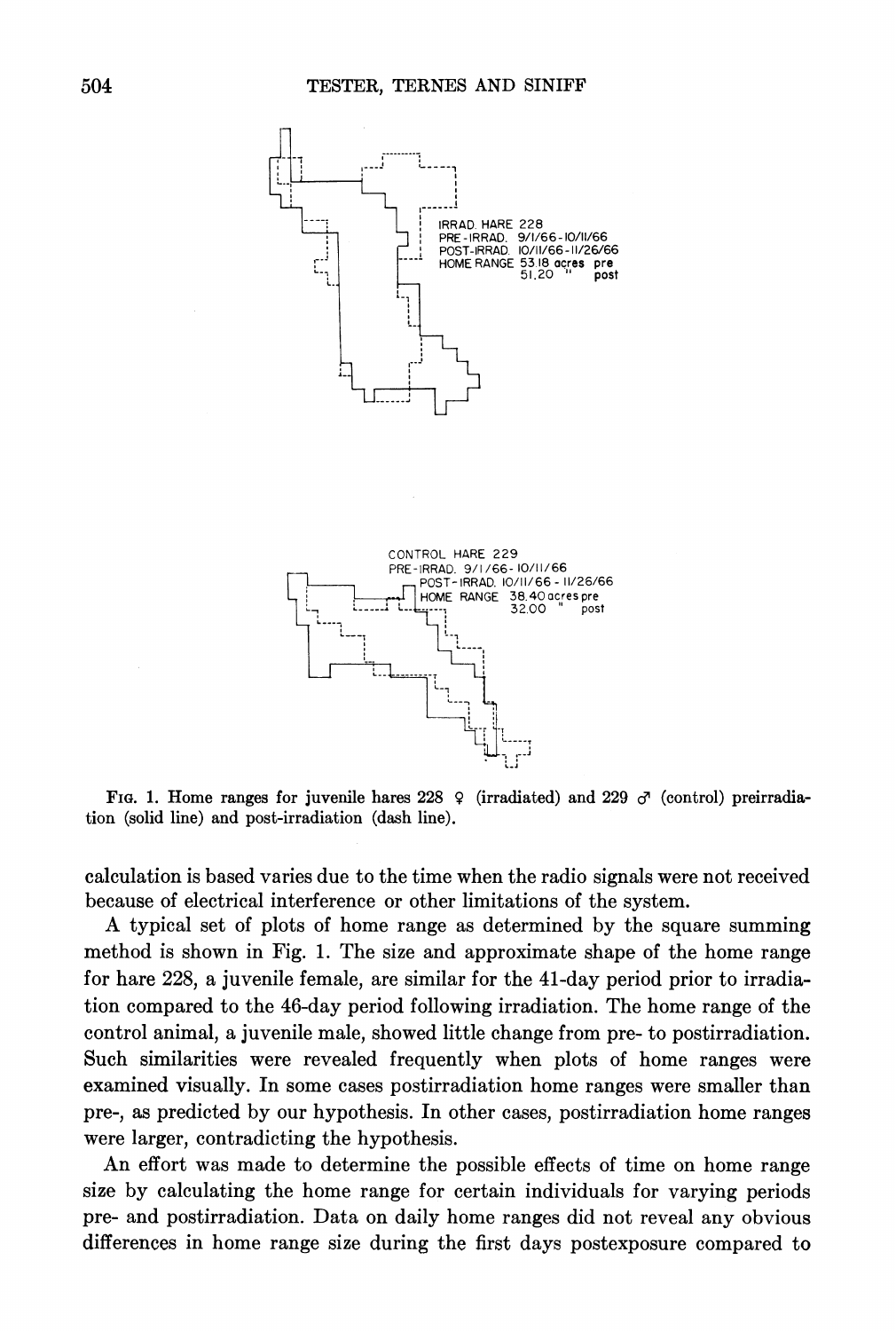**later periods. In addition, daily home ranges were frequently as large or larger following irradiation as prior to irradiation.** 

**Home range sizes for a number of individuals for 30, 10, and 2 days pre- and 2 and 30 days postirradiation are presented in Table II. In general, these data indicate a considerable amount of variation both among and within species before and after irradiation. It is obvious when comparing the 2-, and 10-, or 30-day home range sizes that this value is correlated with the number of days monitored. Tester and Siniff (15) considered this problem in detail and concluded that comparisons based on identical time periods are valid.** 

**For some irradiated animals such as hare 248 and skunk 1287, the hypothesis of reduced home range size following irradiation appears supported for the 2-day periods, but data from other individuals such as hare 265 and skunk 1212 show a larger home range for the 2 days postirradiation. In other cases, the home ranges of the controls change in the same way as those of the irradiated animals, thus making evaluation of the radiation effects difficult.** 

**Normal seasonal changes in movement patterns were observed for many of the study animals. As an example, data for irradiated raccoon 620 and its control 604, both adult females, were analyzed by weekly intervals for 4 months. Raccoon 620 was irradiated on October 2, 1968. No obvious change in weekly home range size occurred following irradiation. The home range size of 604 was rather consistent until winter weather in late November curtailed movement. Animal 620, however, demonstrated more variation in home range size from week to week, both before and after irradiation. In spite of this, the overall sizes of home ranges for the entire pre- and postirradiation periods showed little change prior to winter denning (Table III). Differences were observed, however, in the curtailment of movement with the advent of winter weather. Control 604 reduced its home range and appeared to begin winter dormancy about November 27 whereas 620 continued moving over an area of several hundred acres during this same period. This behavior is in marked contrast to that shown by another set of raccoons irradiated December 1, 1966. Both the irradiated and control animals entered the same winter den on December 2 and remained together in this den throughout the winter.** 

**One example of possible radiation effects associated with movements and predation occurred in September 1968. Juvenile male hare 248 was irradiated on September 18, 1968 and was killed, probably by a mink, the night of September 22, 1968. Its home range for two consecutive three-day periods prior to irradiation was 21 and 18 acres compared to 8 acres for the three-day period following irradiation. The reduced postirradiation home range was within the area used previously. It is possible that this animal may have responded to the radiation stress by moving less and that it may have been less wary and therefore more vulnerable to predation. No reduction in home range was observed for its control.** 

**It would be desirable to draw some conclusions about effects of irradiation on home range. However, even for those animals where data are complete, one can readily see that no clear relationship exists for any of the three species. It appears that if changes in movement pattern occur due to the stress of radiation, they are more subtle than our measurements of home range size can demonstrate.**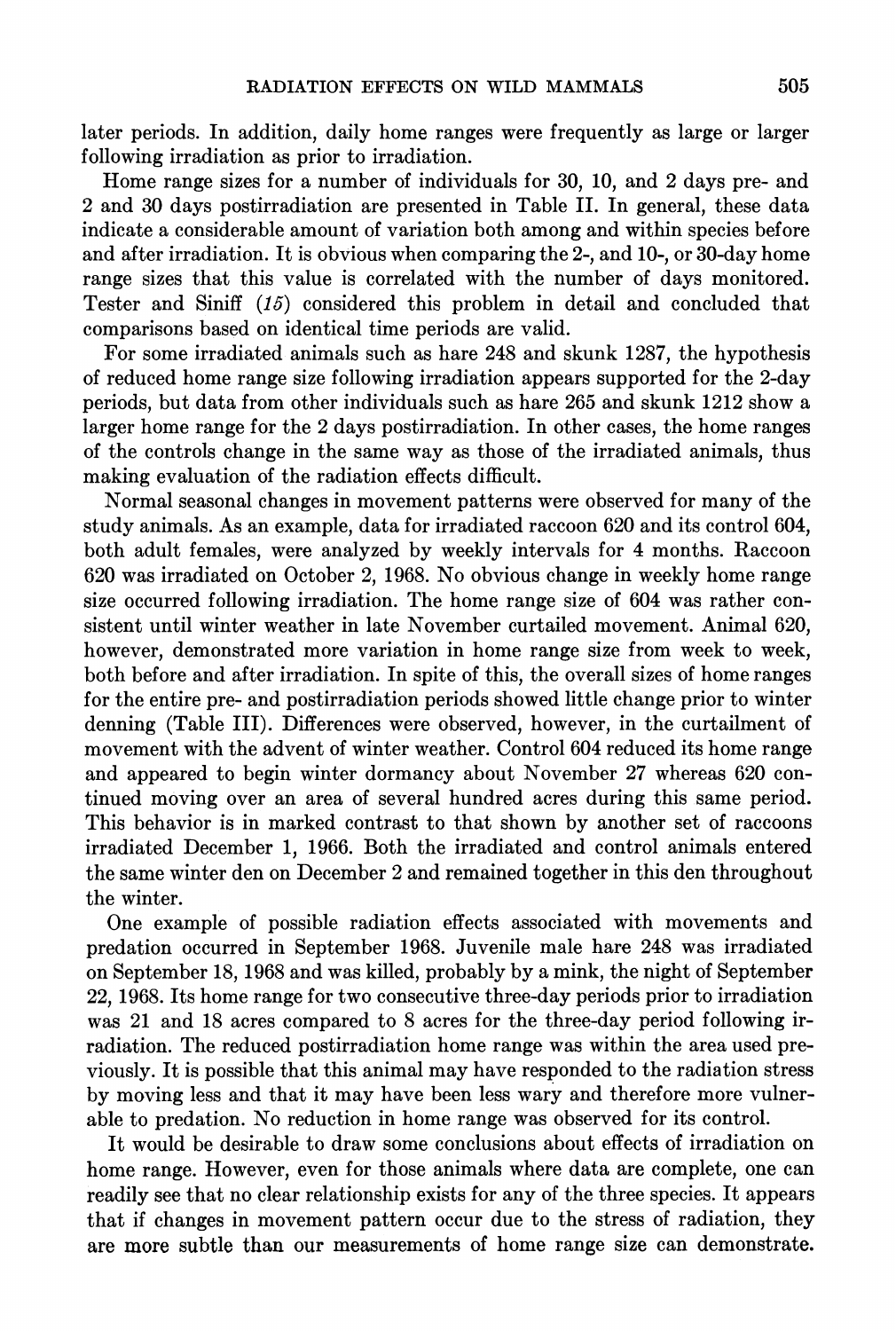| TABLE | л |
|-------|---|
|-------|---|

| Time                           |                  | <b>Irradiated</b>                   |                                  |                  | Control                          |                                  |
|--------------------------------|------------------|-------------------------------------|----------------------------------|------------------|----------------------------------|----------------------------------|
| period<br>$\left( days\right)$ | Animal           | Number<br>of<br>$_{\mathit{fixes}}$ | Home<br>range<br>size<br>(acres) | Animal           | Number<br>of<br>$\mathit{fixes}$ | Home<br>range<br>size<br>(acres) |
| 30 <sub>pre</sub>              | Hare             | 2428                                | 65                               | 229 <sub>o</sub> | 1750                             | 32                               |
| 10 <sub>pre</sub>              | 228 9            | 870                                 | 40                               |                  | 920                              | 22                               |
| $2$ pre                        |                  | 146                                 | 7                                |                  | 165                              | 10                               |
| $2$ post                       |                  | 181                                 | 8                                |                  | 196                              | 23                               |
| $30$ post                      |                  | 2296                                | 67                               |                  | 2282                             | 52                               |
| 10 <sub>pre</sub>              | Hare             | 411                                 | 42                               | $250\,\sigma$    | 216                              | 53                               |
| 2 pre                          | 248 <sub>o</sub> | 85                                  | 28                               |                  | 71                               | 24                               |
| $2$ post                       |                  | 56                                  | $\boldsymbol{2}$                 |                  | 37                               | 10                               |
| 30 pre                         | Hare             | 721                                 | 25                               | $260$ Q          | 575                              | 99                               |
| 10 <sub>pre</sub>              | 254 9            | 499                                 | 8                                |                  | 286                              | 36                               |
| 2 <sub>pre</sub>               |                  | 94                                  | 7                                |                  | 102                              | 13                               |
| 2 post                         |                  | 89                                  | $\mathbf{1}$                     |                  | 111                              | $\overline{\mathbf{4}}$          |
| 30 post                        |                  |                                     |                                  |                  | 528                              | 99                               |
| $10$ pre                       | Hare             | 435                                 | 30                               | 267 <sub>o</sub> | 598                              | 9                                |
| 2 pre                          | 264 9            | <b>A</b>                            | a.                               |                  | — 8                              | a                                |
| $2$ post                       |                  | 63                                  | 3                                |                  | $-a$                             | a.                               |
| 30 <sub>pre</sub>              | Hare             | 555                                 | 52                               | 268 ♀            | 547                              | 14                               |
| 10 <sub>pre</sub>              | 265 º            | 335                                 | 22                               |                  | 388                              | 9                                |
| $2$ pre                        |                  | 54                                  | $\boldsymbol{9}$                 |                  | 121                              | $\overline{\mathbf{4}}$          |
| $2$ post                       |                  | 81                                  | 21                               |                  | 200                              | $\overline{2}$                   |
| $30$ post                      |                  | 1647                                | 64                               |                  | 1525                             | 40                               |
| 10 <sub>pre</sub>              | Hare             | 289                                 | 55                               | $269$ $9$        | 712                              | 61                               |
| $2$ pre                        | 266 9            | 153                                 | 52                               |                  | 195                              | 8                                |
| 2 post                         |                  | 44                                  | 11                               |                  | 111                              | 17                               |
| 10 <sub>pre</sub>              | Hare             | 1458                                | 112                              | $271\sigma$      | 657                              | 191                              |
| $2$ pre                        | $275\sigma$      | 155                                 | 48                               |                  | 146                              | 22                               |
| $2$ post                       |                  | 184                                 | 8                                |                  | 184                              | 65                               |
| 10 <sub>pre</sub>              | Hare             | 733                                 | 111                              | 285 ହ            | 789                              | 21                               |
| 2 pre                          | 268 º            | 155                                 | 101                              |                  | 155                              | 8                                |
| 2 post                         |                  | 132                                 | 7                                |                  | 163                              | 14                               |
| 30 <sub>pre</sub>              | Skunk            | 275                                 | 596                              | 1284 9           | 299                              | 61                               |
| 10 <sub>pre</sub>              | $1212\sigma$     | 197                                 | 528                              |                  | 206                              | 61                               |
| 2 pre                          |                  | 65                                  | 241                              |                  | 62                               | 54                               |
| $2$ post                       |                  | 150                                 | 332                              |                  | 58                               | 1                                |
| $30$ post                      |                  | 318                                 | 918                              |                  | 570                              | 22                               |
| 10 <sub>pre</sub>              | Skunk            | 592                                 | 556                              | 1280 ହ           | 9                                | 18                               |
| $2$ pre                        | 1275c            | 61                                  | 82                               |                  | .a                               | $\overline{\mathbf{a}}$          |
| $2$ post                       |                  | 142                                 | 375                              |                  | $\overline{\mathbf{a}}$          | a.                               |

**Home Range Sizes as Computed by the "Minimum Area Method" for Irradiated and Control Snowshoe Hares, Raccoons, and Striped Skunks for the Indicated Periods Pre- and Postirradiation**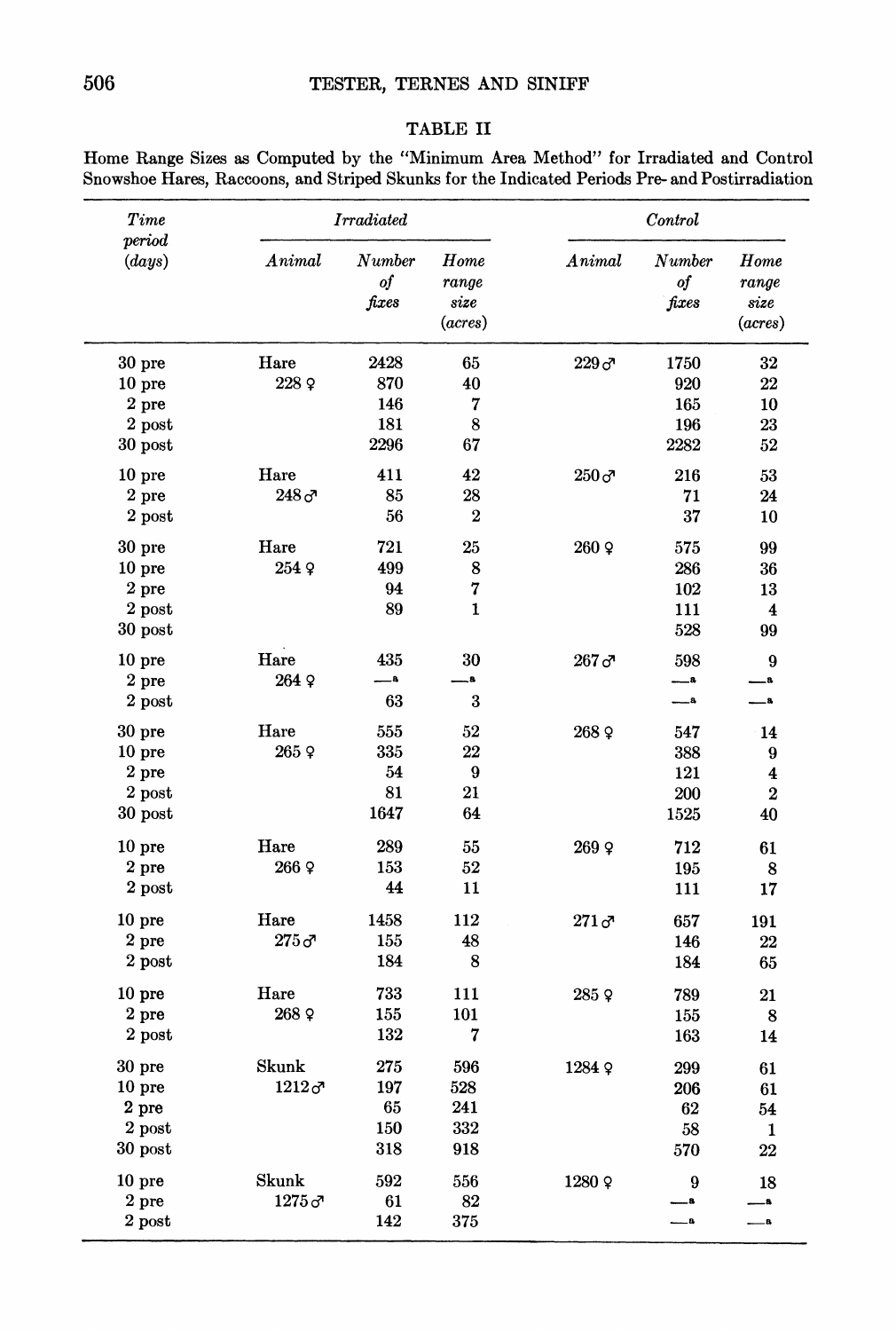# **RADIATION EFFECTS ON WILD MAMMALS 507**

| Time<br>period<br>Animal<br>$\left( days\right)$ |                       | <b>Irradiated</b>                |        | Control               |                                  |      |
|--------------------------------------------------|-----------------------|----------------------------------|--------|-----------------------|----------------------------------|------|
|                                                  | Number<br>of<br>fixes | Home<br>range<br>size<br>(acres) | Animal | Number<br>of<br>fixes | Home<br>range<br>size<br>(acres) |      |
| 10 pre                                           | Skunk                 | 441                              | 229    | $1280$ $9b$           | 9                                | 18   |
| $2$ pre                                          | 1281 ହ                | — 8                              |        |                       | a.                               | -8   |
| 2 post                                           |                       | -8                               | $-a$   |                       | $\overline{\phantom{a}}$         | _a   |
| 10 <sub>pre</sub>                                | Skunk                 | 817                              | 570    | 1279 ହ                | $-8$                             | — 8  |
| 2 pre                                            | 12839                 | 91                               | 69     |                       | $-a$                             | в    |
| 2 post                                           |                       | 123                              | 121    |                       | $-4$                             | -8   |
| 10 <sub>pre</sub>                                | Skunk                 | 109                              | 585    | $1288\sigma$          | 271                              | 247  |
| 2 pre                                            | 12869                 | 55                               | 167    |                       | $-8$                             | — 8  |
| $2$ post                                         |                       | 19                               | 71     |                       | 26                               | 6    |
| 10 <sub>pre</sub>                                | Skunk                 | 648                              | 825    | $1288\,$ ರ್           | 271                              | 247  |
| 2 pre                                            | 1287 º                | 68                               | 301    |                       |                                  | $-8$ |
| $2$ post                                         |                       | 62                               | 97     |                       | 26                               | 6    |
| 30 pre                                           | Raccoon               | 1046                             | 6198   | $654\sigma$           | 1017                             | 7685 |
| 10 <sub>pre</sub>                                | $625\sigma$           | 337                              | 1703   |                       | 528                              | 1748 |
| 2 <sub>pre</sub>                                 |                       | 18                               | 25     |                       | 125                              | 1189 |
| $2$ post                                         |                       | 200                              | 1234   |                       | 125                              | 881  |
| $30$ post                                        |                       | 1765                             | 7552   |                       | 843                              | 9800 |
| 10 pre                                           | Raccoon               | 428                              | 584    | 664 º                 | 271                              | 621  |
| 2 pre                                            | 660 Q                 | $-$                              | $-8$   |                       | $-a$                             | — 8  |
| 2 post                                           |                       | 42                               | 107    |                       | 21                               | 40   |
| 64 pre                                           | Raccoon               | 2765                             | 1587   | 604 ହ                 | 2651                             | 1325 |
| 10 <sub>pre</sub>                                | 620 º                 | 563                              | 730    |                       | 645                              | 744  |
| 2 pre                                            |                       | 57                               | 229    |                       | 392                              | 615  |
| $2$ post                                         |                       |                                  | $-a$   |                       | 202                              | 184  |
| $72$ post                                        |                       | 3110                             | 1568   |                       | 2790                             | 1178 |
| 10 pre                                           | Raccoon               | 338                              | 1239   | $676\sigma$           | $\overline{\phantom{a}}$         | -8   |
| $2$ pre                                          | 683 අ                 | 25                               | 161    |                       | $-8$                             | A    |
| $2$ post                                         |                       | 91                               | 529    |                       | $-a$                             | — 8  |
| 10 <sub>pre</sub>                                | Raccoon               | 578                              | 883    | $699\sigma$           | 714                              | 889  |
| 2 pre                                            | 698 ඌ                 | 1                                | _a     |                       | 129                              | 181  |
| 2 post                                           |                       | 97                               | 196    |                       | 263                              | 425  |
| 10 <sub>pre</sub>                                | Raccoon               | 621                              | 805    | $6015\sigma$          | 552                              | 676  |
| $2$ pre                                          | 60149                 | $\boldsymbol{2}$                 | _a     |                       | .a                               | a,   |
| 2 post                                           |                       | 186                              | 170    |                       | 129                              | 145  |

**Table II-Continued** 

**<sup>a</sup>Data on film record incomplete.** 

**<sup>b</sup>Skunk 1280, whose transmitter malfunctioned immediately after release, was to serve as a control for 1275 and 1281.**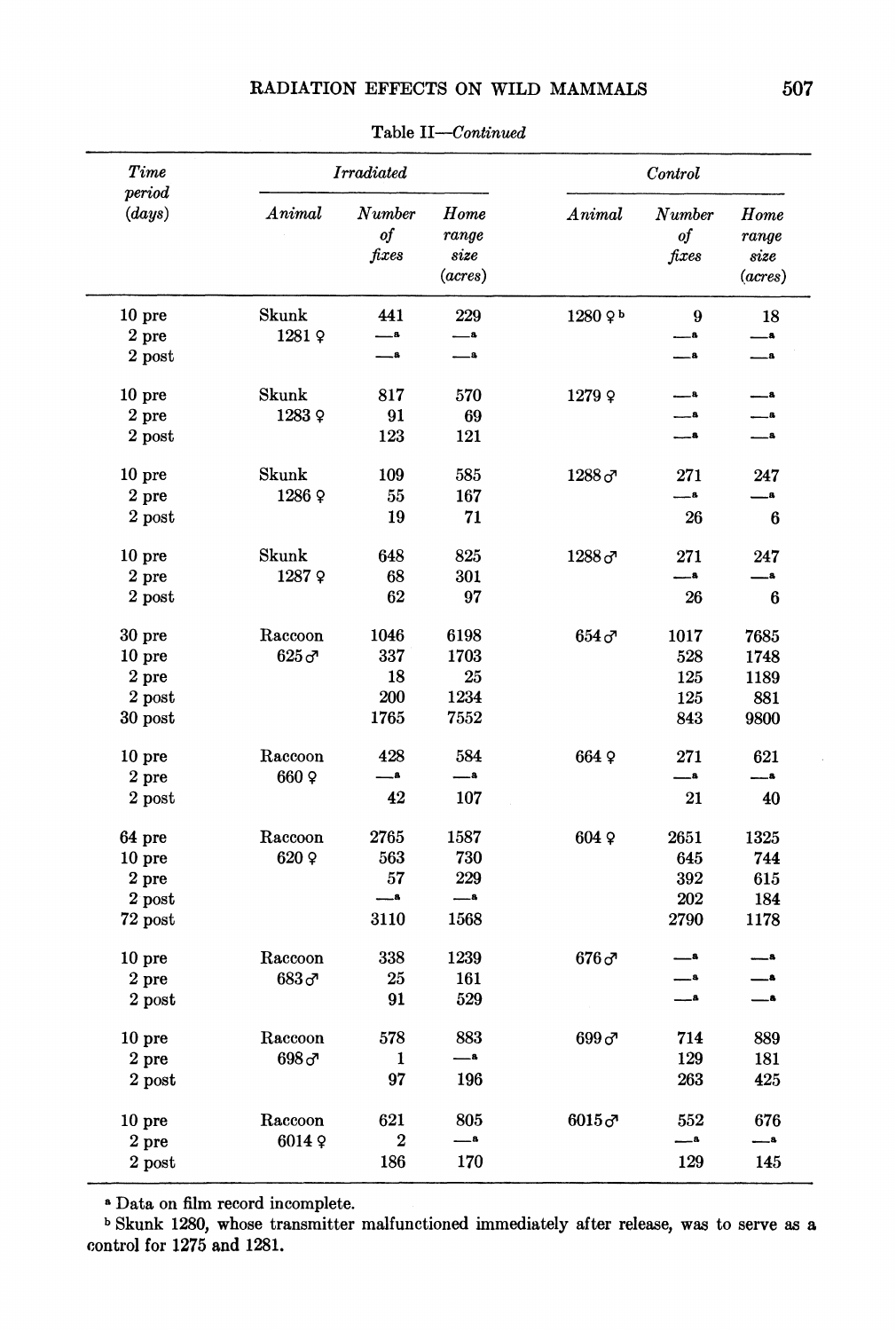### **TABLE III**

| Time period                                                                            | Days | Home range in acres |              |  |
|----------------------------------------------------------------------------------------|------|---------------------|--------------|--|
|                                                                                        |      | $604$ $\Omega$      | $620 \Omega$ |  |
| 08-15-0140 to 12-20-0915 (All data)                                                    | 128  | 233.2               | 403.3        |  |
| 08-15-0140 to 10-09-1800 (Preirradiation)<br>10-09-1800 to 11-27-1800 (Postirradiation | 56   | 311.2               | 453.0        |  |
| prior to winter denning period)                                                        | 48   | 277.9               | 429.0        |  |
| 11-27-1800 to 12-20-0915 (Postirradiation<br>during winter denning period)             | 24   | 37.3                | 211.0        |  |

**Home Range in Acres for Irradiated (620) and Control (604) Raccoons for Selected Time Intervals, 1969** 

# **Activity Rhythms**

**Patterns of activity and rest for irradiated and control animals were plotted for selected 24-hr periods before and after irradiation. Ratios of total minutes of activity to total minutes of rest per 24 hr for periods when the radio signals enabled us to determine activity are presented in Table IV. This ratio, ex**pressed as percent of time active, is similar to the  $\alpha$ :<sub>*p*</sub> ratio frequently used in **analyzing circadian rhythms (16). As in the case of home range, data for some irradiated animals fit our hypothesis of reduced activity immediately following irradiation whereas data for other irradiated animals contradict it.** 

**Activity histograms covering periods of from 30 to 60 days before and after irradiation were prepared for selected snowshoe hares and raccoons in an effort** 

### **TABLE IV**

**Ratios of the Total Minutes of Activity to Total Minutes of Rest for Selected Irradiated and Control Snowshoe Hares, Raccoons, and Striped Skunksa** 

| Animal                          | Percent of time active per 24 hr |              |                 |         |  |
|---------------------------------|----------------------------------|--------------|-----------------|---------|--|
|                                 | Preirradiation                   |              | Postirradiation |         |  |
|                                 | 1 day                            | $10 \; days$ | 1 day           | 10 days |  |
| Hare 228-Irradiated $\Omega$    | 20.7                             | 31.0         | 30.3            | 33.7    |  |
| Hare 229-Control $\sigma$       | 5.6                              | 22.1         | 34.4            | 39.3    |  |
| Hare 265-Irradiated $\Omega$    | 57.6                             | 40.6         | 29.2            | 42.3    |  |
| Hare $268$ -Control $\Omega$    | 46.1                             | 52.7         | 46.4            | 50.8    |  |
| Raccoon 625-Irradiated $\sigma$ | 26.6                             | 58.7         | 71.1            | 60.8    |  |
| Raccoon 654-Control $\sigma$    | 28.5                             | 59.9         | 75.1            | 62.5    |  |
| Skunk 1212-Irradiated $\sigma$  | 26.9                             | 26.0         | 68.3            | 43.9    |  |
| Skunk 1284-Control ♀            | 18.5                             | 25.6         | 19.1            | 12.7    |  |

**<sup>a</sup>Calculated per 24 hr for periods when the radio signals enabled us to determine activity, expressed as percent of time active.**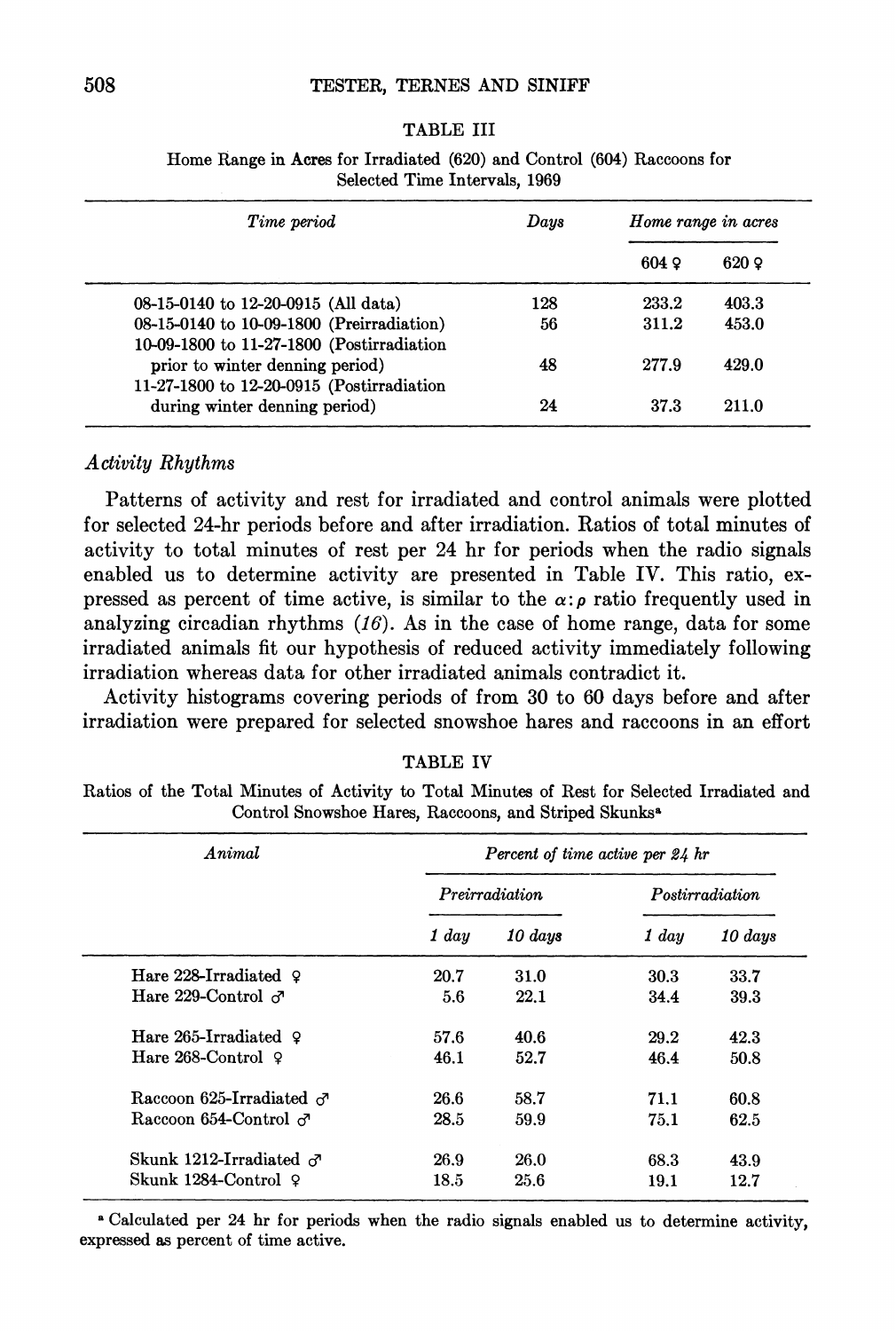

**FIG. 2. Activity histograms for snowshoe hares 225 9 and 228 9 (irradiated) and 232 9 and 229 ci (controls) pre- and postirradiation.** 

**to detect delayed effects which might become apparent during this time period (Figs. 2 and 3). For each 30-min interval in the abscissa, the ordinate shows the percent of sampling periods, i.e., days in which the animal was moving. In general, the histograms clearly demonstrate the nocturnal activity pattern of both species. Phase relationships or timing of onset and cessation of activity are obvious and are apparently not affected by irradiation in any predictable manner. For example, hare 228 shows a reduction in total activity following irradiation, as hypothesized; however, its control, hare 229, shows a similar reduction (Fig. 2).** 

**Data for two irradiated and two control raccoons (Fig. 3) do not reveal consistent differences in percentage of activity following irradiation. Raccoon 620 was more active during mid-day. It is interesting to note that 660 and 664 maintained their circadian rhythms even though they entered their winter den a few hours after irradiation. Timing of onset and cessation of activity remained in phase with sunset and sunrise, respectively, although the amplitude was obviously decreased.**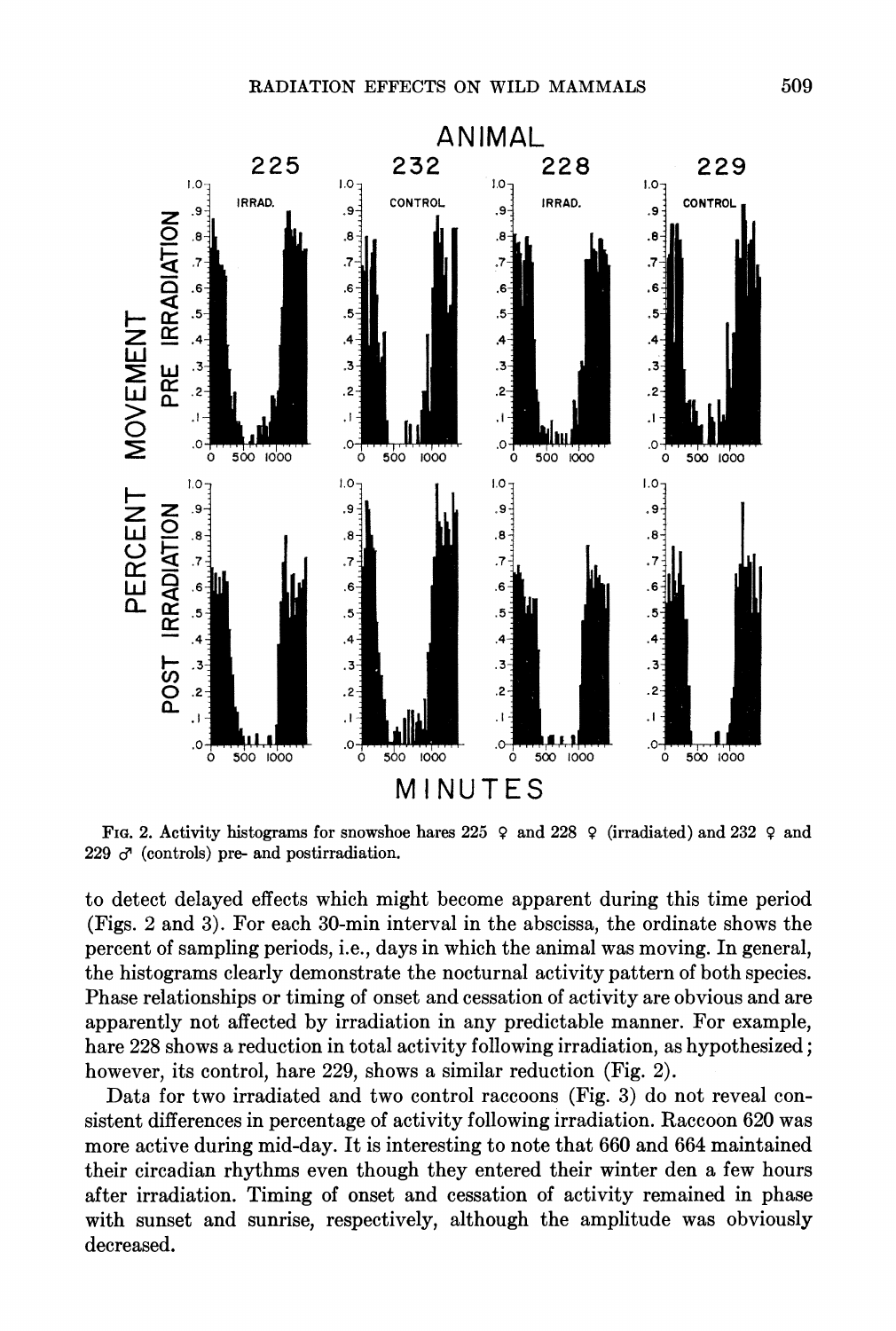

FrG. 3. Activity histograms for female raccoons 620 and 660 (irradiated) and 604 and 664 (con**trols) pre- and postirradiation.** 

### **CONCLUSIONS**

The results obtained suggest that it is difficult to detect radiation effects in **unconfined, medium-sized mammals following exposure to 300 R, using the behavioral criteria selected. Our studies do suggest, however, that juvenile raccoons living in the wild are more sensitive to exposure to 300 R than are adult raccoons or juvenile or adult snowshoe hares and striped skunks. This sensitivity resulted in death within 30 days for five out of seven juvenile raccoons.** 

**two irradiated animals, both snowshoe hares, were killed by predators in our two irradiated animals, both snowshoe hares, were killed by predators in our One might expect that the irradiated animals would be more vulnerable to predation due to radiation effects such as ataxia, conjunctivitis, and pelage graying as suggested by Dunaway et al.2 for small mammals. However, only** 

**<sup>2</sup>P. B. Dunaway, L. L. Lewis, J. D. Story, J. A. Payne, and J. M. Inglis, Radiation effects in the Soricidae, Cricetidae, and Muridae. In Symposium on Radioecology (D. J. Nelson and F. C. Evans, Eds.), pp. 173-184. U. S. A. E. C. Report CONF-67-5-3, 1969.**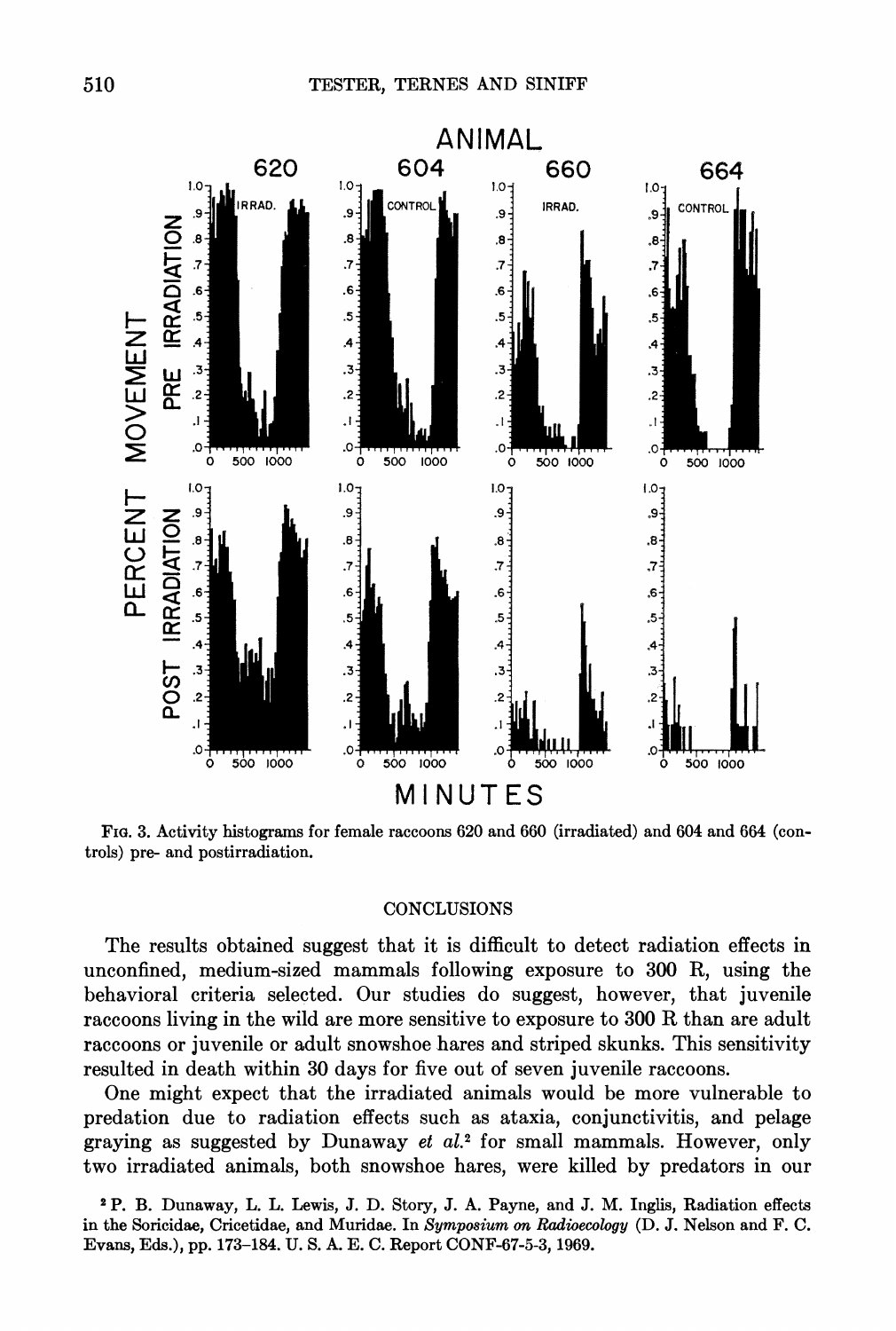**study and we do not believe that the death of one of these was related to irradiation. No mortality occurred in irradiated or control striped skunks.** 

**No consistent patterns of effects of the irradiation were detected in terms of size of home range or in circadian rhythms. Some irradiated animals showed reduced home ranges and less total activity per day following irradiation, but some controls also exhibited these same changes. Furthermore some irradiated and control animals had larger home ranges and were more active following irradiation.** 

**Similar conclusions that ionizing radiation has little or no observable effect on behavior have been reached in other studies on toads (17) and on several species of ducks (D. F. McKinney, unpublished data). It is possible, however, that in all of these investigations the irradiation may have caused behavioral effects which were not detected.** 

#### **ACKNOWLEDGMENTS**

**This project was supported by the U.S. Atomic Energy Commission, COO-899-66. We wish to thank the staff of the Cedar Creek Natural History Area and the Bio-electronics Laboratory for assistance in the field and for telemetry equipment. R. Huempfner and M. Sunquist trapped and monitored animals and many graduate students helped with field aspects.** 

**RECEIVED: August 18, 1976; REVISED: October 27, 1976** 

#### **REFERENCES**

- **1. W. W. COCHRAN, D. W. WARNER, J. R. TESTER, and V. B. KUECHLE, Automatic radiotracking system for monitoring animal movements. Bioscience 15, 98-100 (1965).**
- **2. F. B. GOLLEY, E. L. RAUBER, E. L. MORGAN, and J. H. JENKINS, Effect of acute gamma radiation on wild opossum, gray fox, raccoon and bobcat. Health Phys. 11, 1573-1576 (1965).**
- **3. 0. D. MARKHAM and F. W. WHICKER, Radiation LD50(30) of pikas (Ochotona princeps)**  in the natural environment and in captivity. Am. Midl. Nat. 84, 248-252 (1970).
- **4. T. P. O'FARRELL, J. D. HEDLUND, R. J. OLSON, and R. O. GILBERT, Radiation effects in freeranging pocket mice, (Perognathus parvus) during the breeding season. Science 179, 289- 291 (1973).**
- **5. G. WAHLSTROEM, Effects of radiothyroidectomy by 131i on the self-selected circadian rhythm of rest and activity in the canary. Acta Soc. Med. Ups. 74, 161-178 (1969).**
- **6. H. G. SCHLUMBERGER and U. K. HENSCHKE, Effect of total body x-irradiation on the parakeet. Proc. Soc. Exp. Biol. Med. 92, 261-266 (1956).**
- **7. D. J. NASH, A. NAPOLEON, and L. E. SPRACKLING, Neonatal irradiation and postnatal behavior in mice. Radiat. Res. 41, 594-601 (1970).**
- **8. V. P. BOND and J. S. ROBERTSON, Vertebrate radiobiology (lethal actions and associated effects). Annu. Rev. Nucl. Sci. 7, 135-162 (1957).**
- **9. D. B. SINIFF and J. R. TESTER, Computer analysis of animal movement data obtained by telemetry. Bioscience 15, 104-108 (1965).**
- **10. L. D. MECH, D. M. BARNES, and J. R. TESTER, Seasonal weight changes, mortality, and population structure of raccoons in Minnesota. J. Mammal. 49, 63-73 (1968).**
- **11. X. J. MUSACCHIA and R. E. BARR, Survival of whole-body-irradiated hibernating and active ground squirrels Citellus tridecemlineatus. Radiat. Res. 33, 348-356 (1968).**
- **12. D. E. SMITH, The effects of ionizing radiation in hibernation. Bull. Harv. Univ. Mus. Comp. Zool. 124, 493-506 (1960).**
- **13. C. O. MOHR, Table of equivalent populations of North American small mammals. Am. Midl. Nat. 37, 223-249 (1947).**